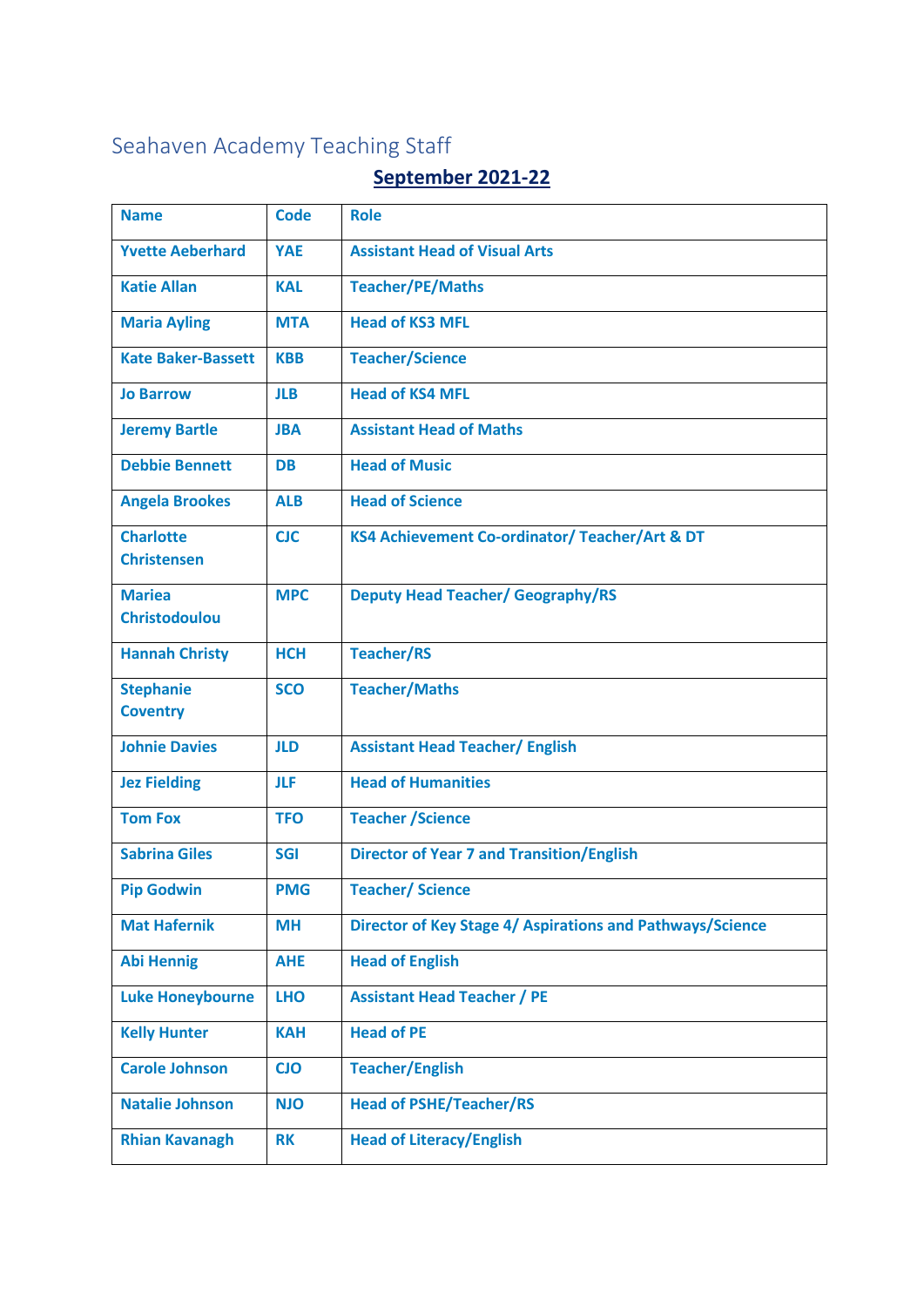| <b>Ann Macdonald</b>                     | <b>AMA</b> | <b>One to One Maths</b>                        |
|------------------------------------------|------------|------------------------------------------------|
| <b>Clare Macey</b>                       | <b>CMM</b> | <b>Director of Learning Support /SENCO/DSL</b> |
| <b>Jonathan Masters</b>                  | <b>JMA</b> | <b>Teacher/Maths</b>                           |
| <b>Zoe McCaig</b>                        | <b>ZMC</b> | <b>Asst Head of Science</b>                    |
| <b>Molly Moore</b>                       | <b>MMO</b> | <b>Teacher/History</b>                         |
| <b>Christina Murray</b>                  | <b>CMU</b> | <b>Head of Visual Arts</b>                     |
| <b>William Nelson</b>                    | <b>WNE</b> | <b>Teacher/PE/Science</b>                      |
| <b>Mark Newnham-</b><br><b>Reeve</b>     | <b>MAN</b> | <b>Deputy Head Teacher/ PE/ Maths</b>          |
| <b>Abigail Pardey</b>                    | <b>APA</b> | <b>Teacher / MFL</b>                           |
| <b>Jordan Passco</b>                     | <b>JPA</b> | <b>Teacher/Art/DT &amp; Food</b>               |
| <b>Carly Planella-</b><br><b>Kendell</b> | <b>CPK</b> | <b>Teacher/English</b>                         |
| <b>Tessa Pointing</b>                    | <b>TP</b>  | <b>Head of Performing Arts</b>                 |
| <b>Chrissie Price</b>                    | <b>CPR</b> | <b>Teacher/Geography</b>                       |
| <b>Sarah Pringle</b>                     | <b>SLP</b> | <b>Principal</b>                               |
| <b>Sophie Reed</b>                       | <b>SRE</b> | <b>Teacher/PE</b>                              |
| <b>Susie Shakir</b>                      | <b>SSH</b> | <b>Teacher/Art/DT &amp; Food</b>               |
| <b>Nicola Stokes</b>                     | <b>NS</b>  | <b>Head of Maths</b>                           |
| <b>Millie Stonebridge</b>                | <b>MST</b> | <b>Teacher/English</b>                         |
| <b>Christopher Storey</b>                | <b>CGS</b> | Director of Key Stage 3 / Maths                |
| <b>Joshua Tillott</b>                    | <b>JTI</b> | <b>Head of History</b>                         |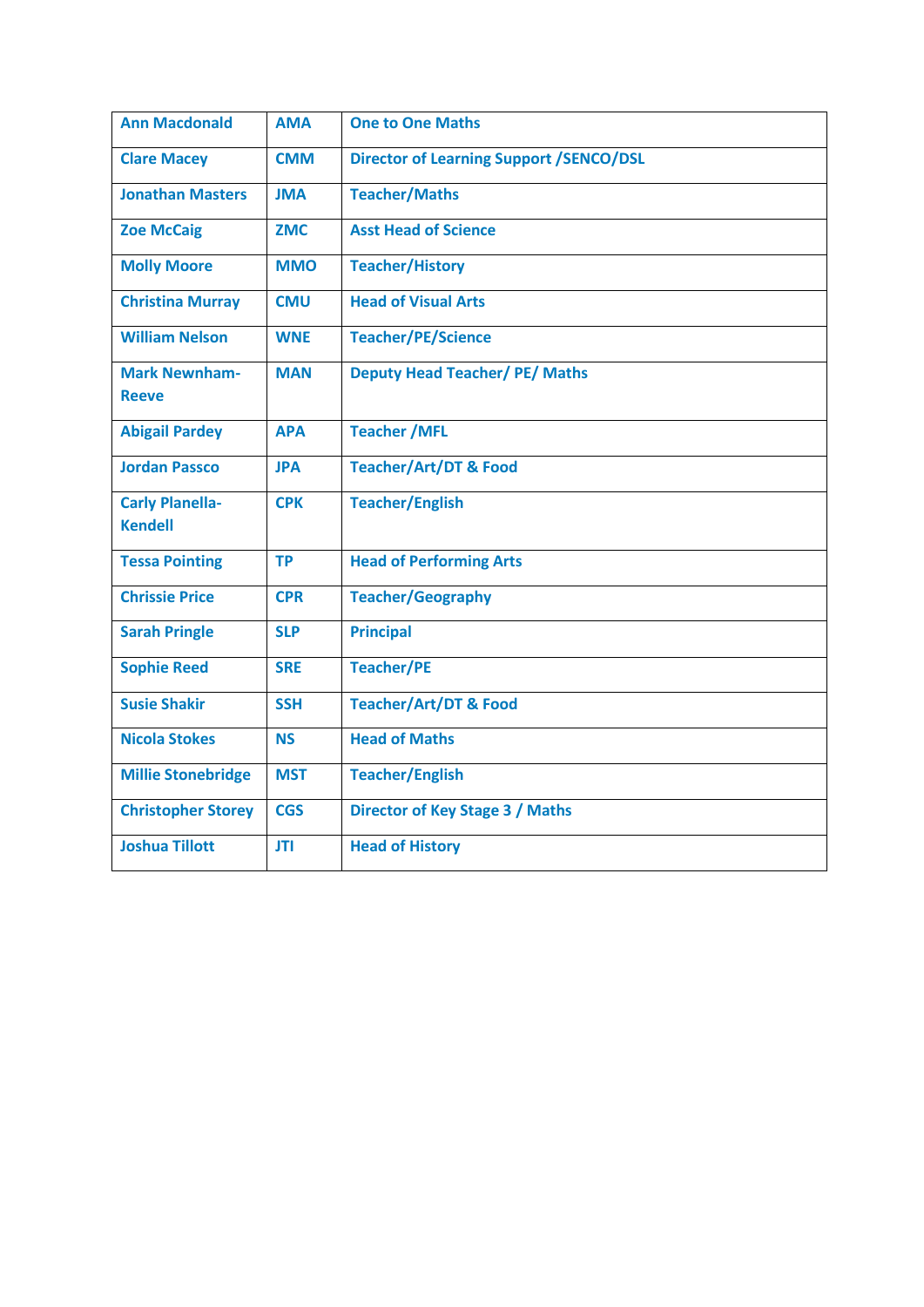## Seahaven Academy Support Staff

## **September 2021-22**

| <b>Name</b>                            | <b>Code</b> | <b>Role</b>                            |
|----------------------------------------|-------------|----------------------------------------|
| <b>John Avenell</b>                    | <b>JAV</b>  | <b>Premises Assistant</b>              |
| <b>Lyn Baker</b>                       | LJB         | <b>Office Assistant/ Reception</b>     |
| <b>Susan Barber</b>                    | <b>SBA</b>  | <b>Finance Officer</b>                 |
| <b>Tena Barry</b>                      | <b>TBA</b>  | <b>Teaching Assistant</b>              |
| <b>Wendy Barton</b>                    | <b>WB</b>   | <b>Office Assistant</b>                |
| <b>Natasha Blue</b>                    | <b>NBL</b>  | <b>Individual Needs Assistant</b>      |
| <b>Amanda Bosley</b>                   | <b>ABO</b>  | <b>Pastoral Leader for Yr 11</b>       |
| <b>Vicki Bowes</b>                     | <b>VB</b>   | <b>Senior Support &amp; HR Manager</b> |
| <b>Sian Brown</b>                      | <b>SBR</b>  | <b>Senior Teaching Assistant</b>       |
| <b>Kim Chandler</b>                    | <b>KC</b>   | <b>Admin Manager</b>                   |
| <b>Suzanne Clements</b>                | <b>SCL</b>  | <b>Senior Teaching Assistant</b>       |
| <b>Jackie Cook</b>                     | <b>JSC</b>  | <b>Assistant SENCo</b>                 |
| <b>Claire Cornford</b>                 | <b>CCO</b>  | <b>Senior Teaching Assistant</b>       |
| <b>Jon Cornish</b>                     | <b>JCO</b>  | <b>Visual Arts Technician</b>          |
| <b>Steve Dawson</b>                    | <b>SDA</b>  | <b>Premises Manager</b>                |
| <b>Lauren Desmond</b>                  | <b>LDE</b>  | <b>Pastoral Leader for Yr 8</b>        |
| <b>Samantha</b><br><b>Dickinson</b>    | <b>SDI</b>  | <b>Science Technician</b>              |
|                                        |             |                                        |
| <b>Louise Doyle</b>                    | LET         | <b>Pastoral Support Manager</b>        |
| <b>Kym Furminger</b>                   | <b>KFU</b>  | <b>Pastoral Leader for Yr 10</b>       |
| <b>Connal Hadden-</b><br><b>Eccles</b> | <b>CHE</b>  | <b>ICT Technician</b>                  |
|                                        |             |                                        |
| <b>Chris Hooker</b>                    | <b>CCH</b>  | <b>Senior Science Technician</b>       |
| <b>Jack Hughes</b>                     | <b>JHU</b>  | <b>Music Tutor</b>                     |
| <b>Emma Janio</b>                      | <b>EJA</b>  | <b>Senior Teaching Assistant</b>       |
| <b>Marie Kennedy</b>                   | <b>MKE</b>  | <b>Pastoral Leader for Yr 7</b>        |
| <b>Roxanne Lloyd</b>                   | <b>RLL</b>  | <b>Attendance Co-ordinator</b>         |
| <b>Tania Lomas</b>                     | <b>TLO</b>  | <b>Food Technology Technician</b>      |